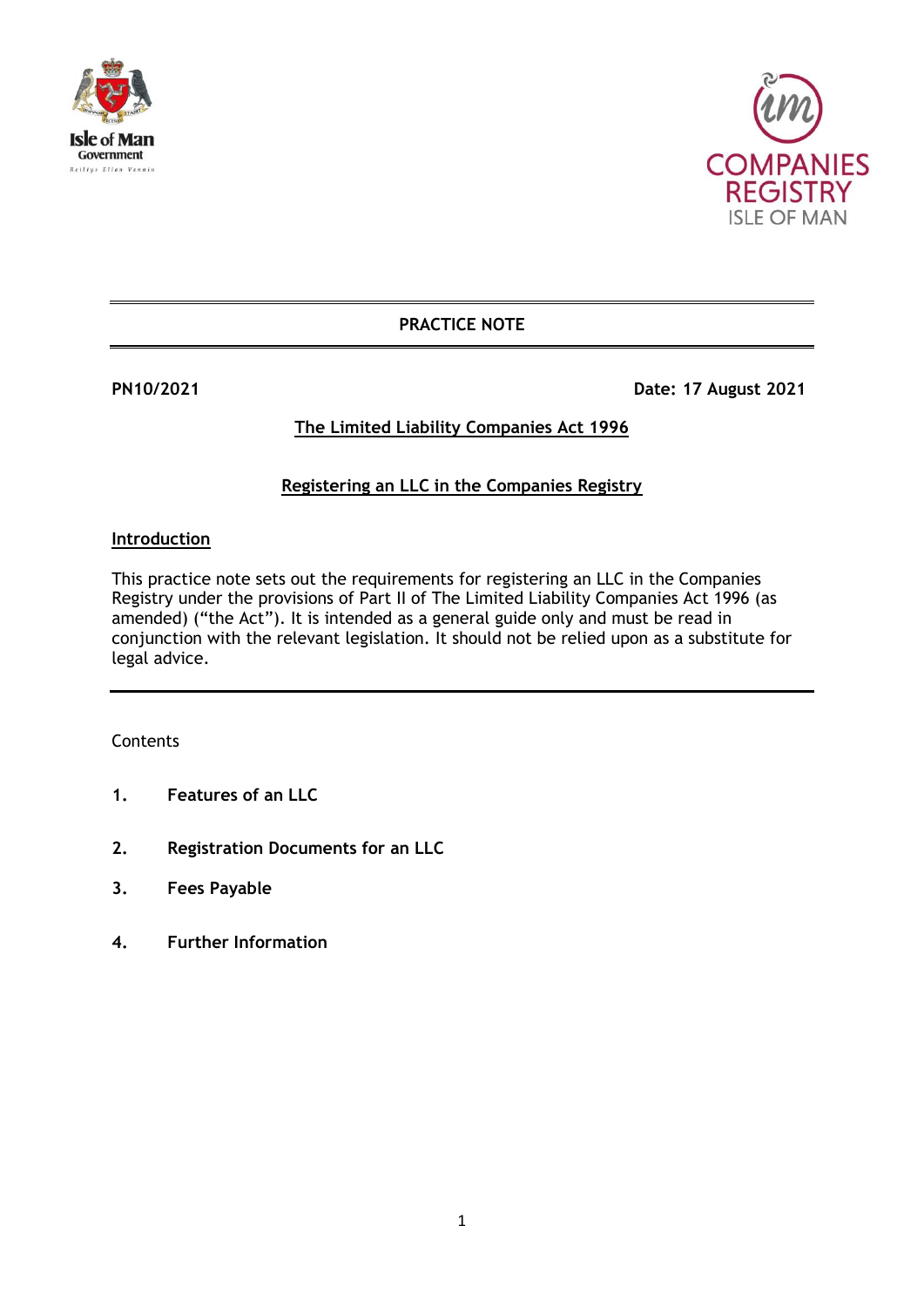## **1. Features of an LLC**

- 1.1 A limited liability company (LLC) is a company formed under the Limited Liability Companies Act 1996, the principal features of which are as follows:
	- 1. It is a legal entity in its own right, distinct from its members, manager and registered agent.
	- 2. The liability of members is limited to the extent of their contribution to the capital.
	- 3. There are restrictions on the transfer of members' interests in the company.
	- 4. The management of the company is vested in the members in proportion to their contribution of the capital (or as otherwise permitted by the Act).
	- 5. The company must be wound up and dissolved in the event of any of the following circumstances occurring:
		- a) The period fixed if any for the duration of the LLC expires;
		- b) The unanimous written agreement to that effect of all the members;
		- c) The death, retirement, resignation, expulsion, dissolution of a member or occurrence of any other event which terminates the continued membership in the LLC unless the appropriate notice has been delivered to the Companies Registry (Form L28/2);
		- d) The High Court makes an order under section 32 of the Act;
		- e) Any other case for which the Act provides.
	- 6. The profits of the company are treated as the income of the members for the purposes of Income Tax.
	- 7. LLCs may carry on any lawful business except such business as may be prescribed.
	- 8. The restrictions on the business an LLC may undertake are not intended to prevent them from holding shares or debentures in any other company that carries on such a business.
	- 9. Names of LLCs are subject to similar guidelines as those for companies incorporated under the Isle of Man Companies Acts 1931 - 2004, but the name must end with the words "Limited Liability Company", "LLC" or "L.L.C." It is advisable, but not necessary, to seek prior approval of the name you want to use from the Department. This will save you from preparing documents using a name that may be refused upon submission. The Department has the power under the Act to (1) refuse to register a name; (2) attach conditions to the use of a name; (3) direct an LLC to change its name; and (4) change the name of an LLC if a direction is not complied with.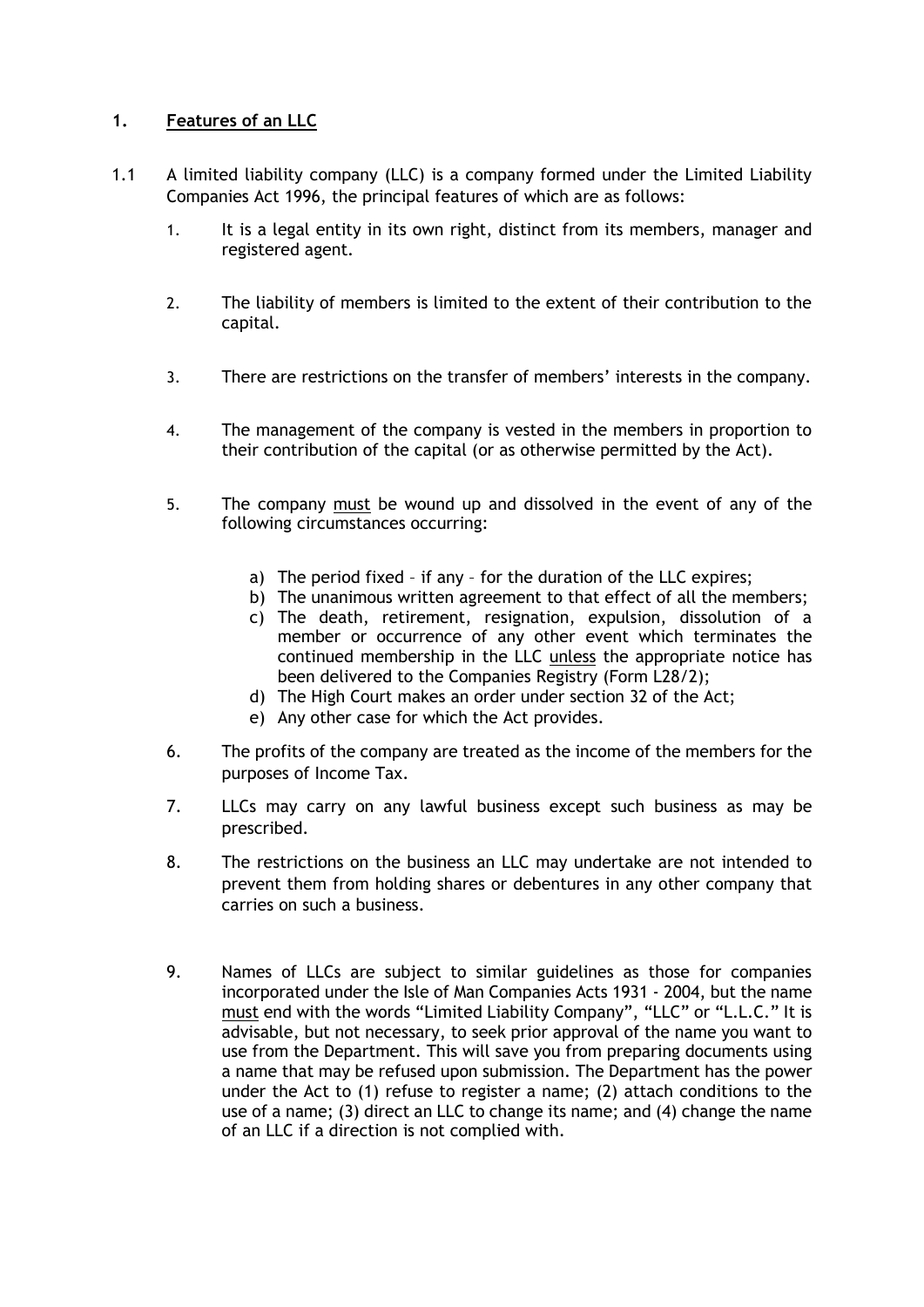## **2. Registration Documents for an LLC**

2.1 To form a limited liability company, the following must be delivered to the Companies Registry:

- 1. A set of Articles of Organisation that comply with the Act;
- 2. A completed form L6;
- 3. The registration fee.

#### 2.2 **Articles of Organisation**

- 2.2.1 Although there is no prescribed format for the Articles of Organisation, the Act requires that the following information be specified:
	- 1. The name of the company;
	- 2. The names and addresses of its members;
	- 3. The name and address of its registered agent in the Isle of Man;
	- 4. The matters specified in Schedule 2 of the Act as detailed below:
		- 1. The total amount of cash and a description and agreed value of property other than cash contributed by the members.
		- 2. The total additional contributions, if any, agreed to be made by all members and the times at which or events upon the happening of which they shall be made.
		- 3. The right, if given, of the members to admit additional members, and the terms and conditions of the admission.
		- 4. The right, if given, of the remaining members of the limited liability company to continue the business on the death, retirement, resignation, expulsion, bankruptcy or dissolution of a member or occurrence of any other event which terminates the continued membership of a member in the limited liability company.
		- 5. If the members of a limited liability company are to be permitted to elect a manager to manage the limited liability company, the articles of organisation shall so state.
		- 6. Any other provision which the members elect to set out in the articles of organisation for the regulation of the internal affairs of the limited liability company, including any provisions which under this Act are required or permitted to be set out in the operating agreement of the limited liability company.
- 2.2.2 It is not necessary to set out in the Articles of Organisation any of the powers bestowed on an LLC by the Act.
- 2.2.3 The person forming the company and the first members named in the Articles of Organisation are required to sign the Articles of Organisation.

## 2.3 **Form L6**

2.3.1 The form L6 shows the intended registered office of the company which must be in the Isle of Man. Post office boxes are not acceptable as registered office addresses unless they are within an identifiable building.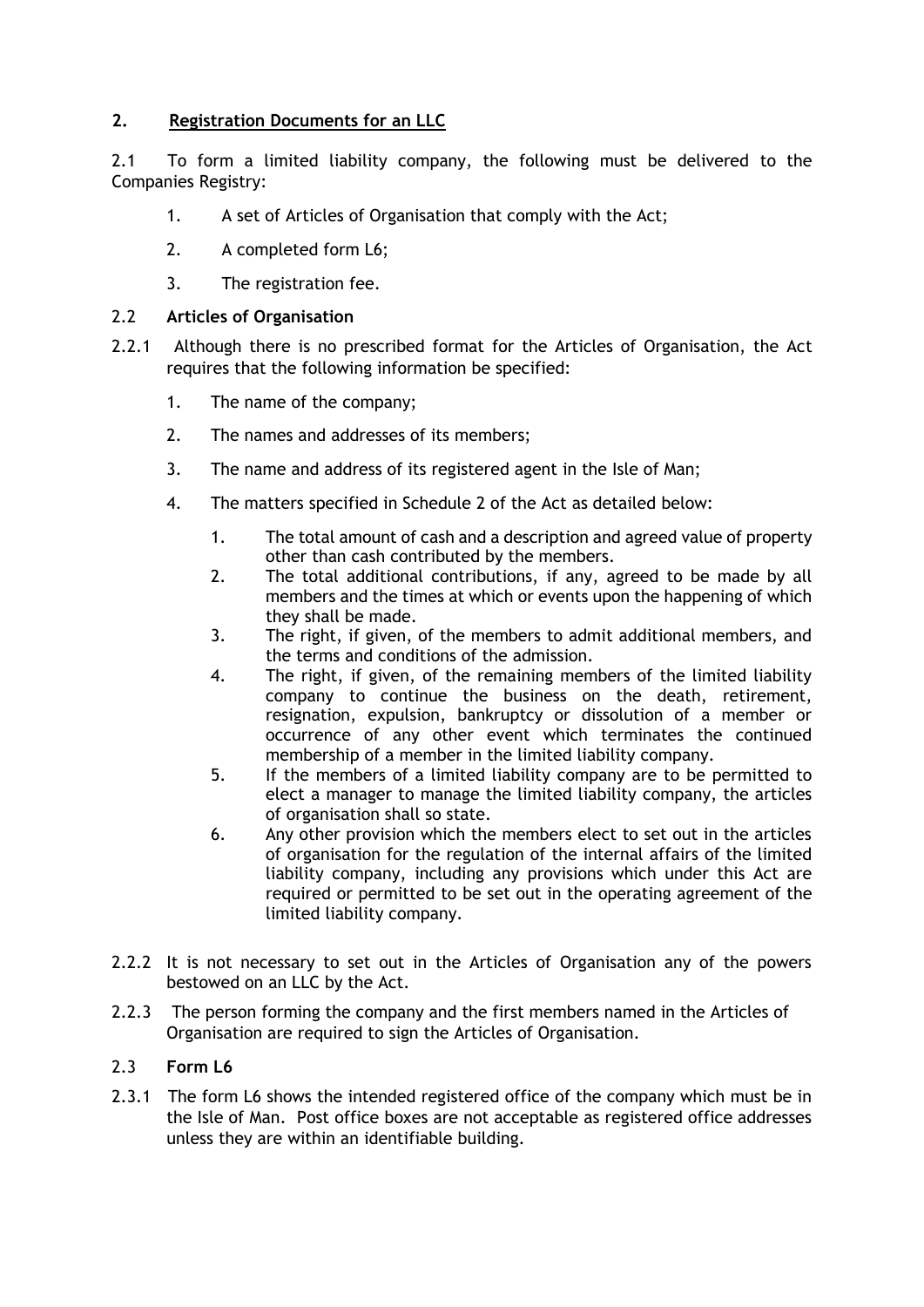- 2.3.2 The form also gives details of the registered agent of the LLC, who must consent in writing to his appointment. The registered agent must be qualified in accordance with the current regulations (Statutory Document 556/96). Copies of this document can be obtained from the Central Reference Library, Government Offices, Bucks Road, Douglas (Telephone 01624 685520).
- 2.3.3 The qualifications required to be held by a registered agent for the purposes of section 5(1) of the Act are:
	- 1). An Advocate; or
	- 2). A Legal Practitioner registered under the Legal Practitioners Registration Act 1986; or
	- 3). Qualification for appointment as an Auditor of a company under section 14(1)(a) of the Companies Act 1982;or
	- 4). Membership of the Chartered Institute of Management Accountants; or
	- 5). Membership of the Institute of Chartered Secretaries and Administrators; or
	- 6). Fellowship or associate membership of the Institute of Bankers.
	- 7). A holder of a CSP license or its nominee company as such terms are defined in section 2(1) and paragraph 10A(2) of Schedule 2 respectively of the Corporate Service Providers Act 2000 and those persons described in section  $3(3)(b)$ ,  $(c)$ , and  $(d)$  of the Act.
- 2.3.4 Once the papers have been accepted for registration, the Department will issue a certificate of organisation. This certificate is conclusive evidence that all the requirements of the Act in respect of the registration have been complied with

## **3. Fees payable**

3.1 There is a registration fee on submission of the Articles of Organisation and Form L6.

'Standard incorporation' of a company under section 3 of the Act within 48 hours **£100.00**

'2 hour incorporation' of a company under section 3 of the Act **£250.00**

'While you wait incorporation' of a company under section 3 of the Act **£500.00**

3.2 Details about all fees payable in the Companies Registry are obtainable from the website [www.gov.im/categories/business-and-industries/companies-registry.](http://www.gov.im/categories/business-and-industries/companies-registry) Payment of fees can be made in cash or by cheque made payable to "Isle of Man Government". We regret that we cannot accept cheques drawn on an account outside the U.K.

#### **4. FURTHER INFORMATION**

Our staff will willingly answer general queries by telephone or e-mail but cannot give legal advice. If you require such advice you should consult an Advocate. The